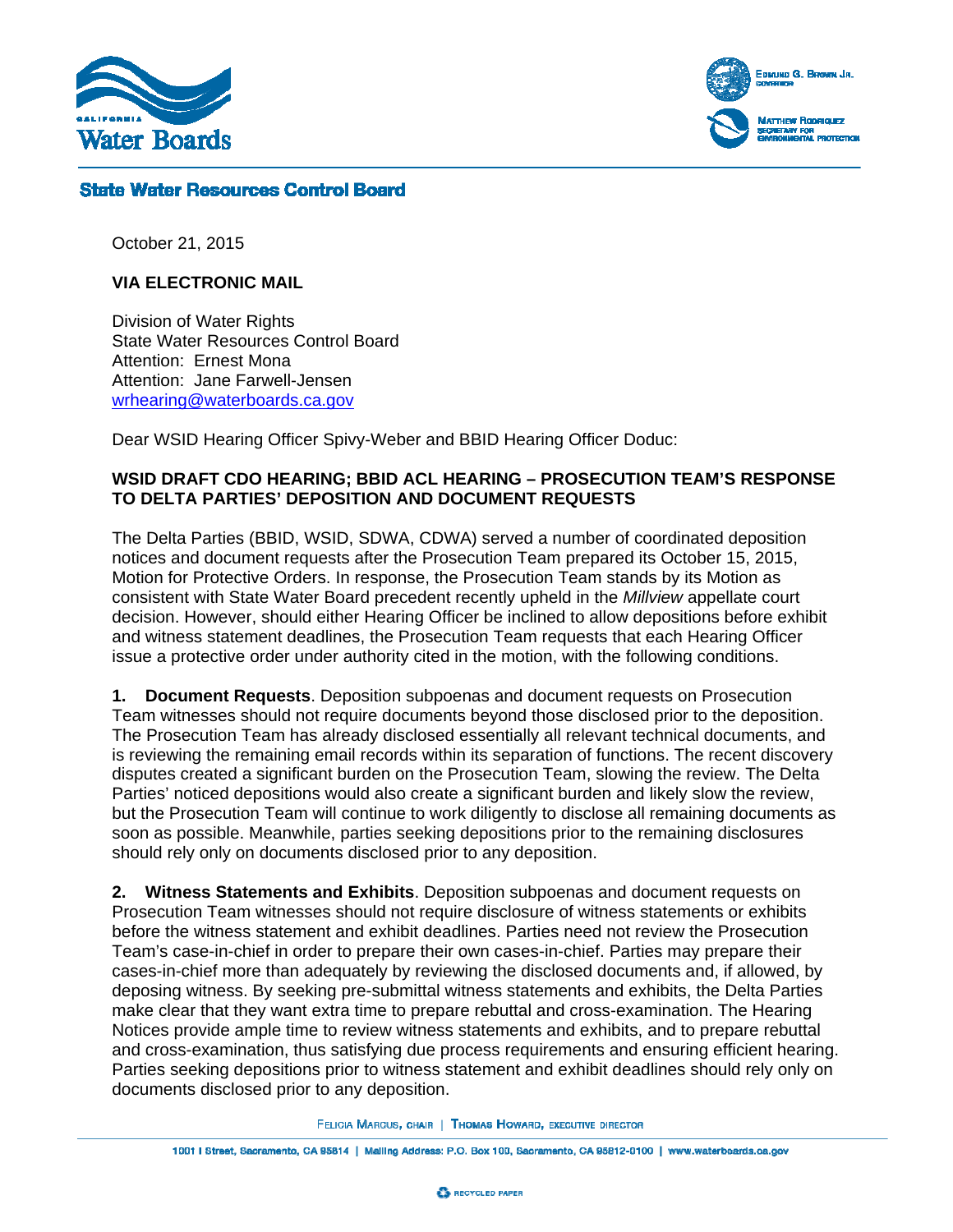Thank you for considering this request.

Sincerely,

# **/s/ Original signed by**

Andrew Tauriainen OFFICE OF ENFORCEMENT Attorney for Prosecution Team

cc: WSID CDO Service List BBID ACL Service List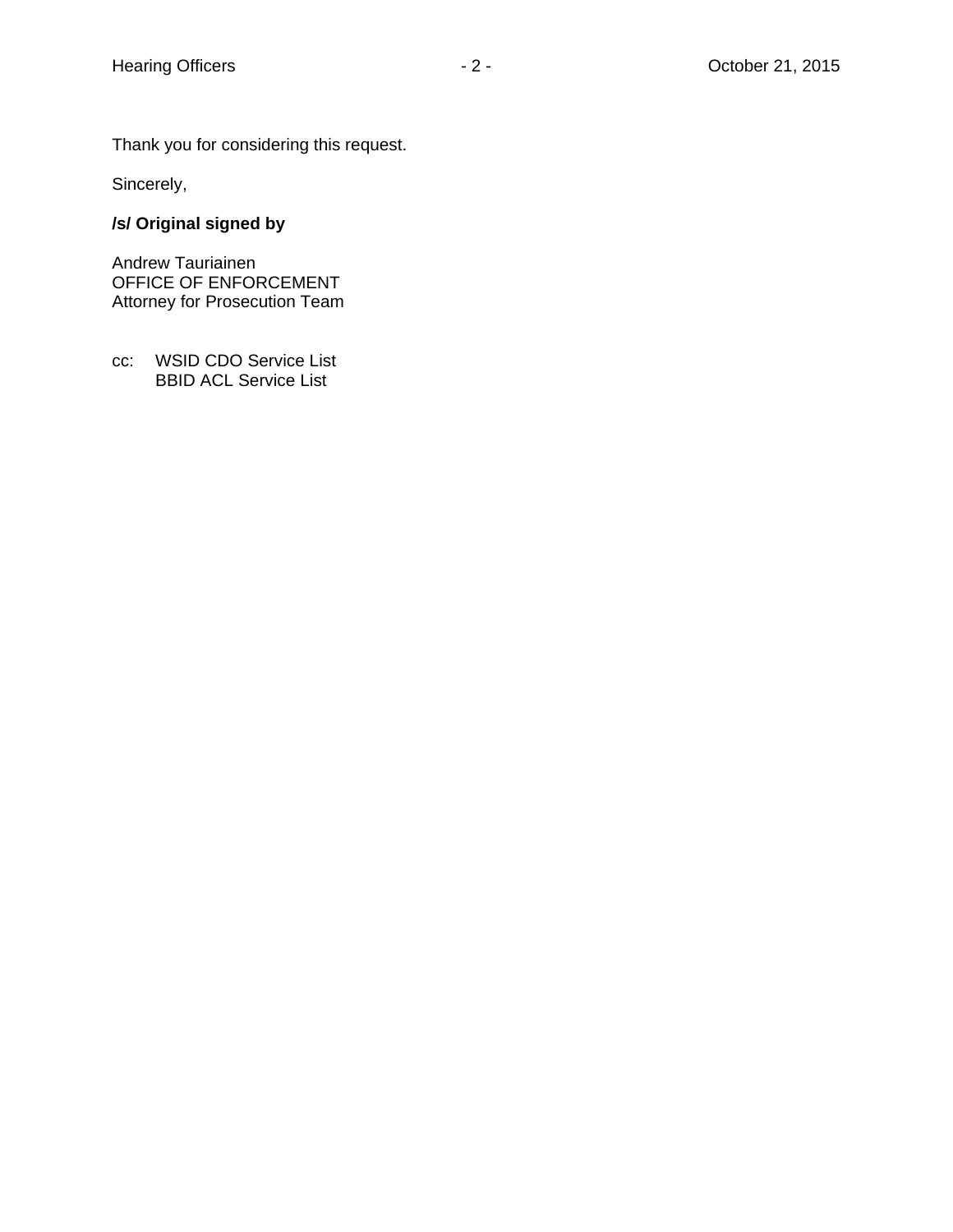## **SERVICE LIST OF PARTICIPANTS WEST SIDE IRRIGATION DISTRICT CEASE AND DESIST ORDER HEARING (October 8, 2015)**

| <b>Division of Water Rights</b>                 | <b>West Side Irrigation District</b>        |
|-------------------------------------------------|---------------------------------------------|
| <b>Prosecution Team</b>                         | Jeanne M. Zolezzi                           |
| Andrew Tauriainen, Attorney III                 | Karna Harrigfeld                            |
| <b>SWRCB Office of Enforcement</b>              | Janelle Krattiger                           |
| 1001   Street.                                  | Herum\Crabtree\Suntag                       |
| 16th Floor                                      | 5757 Pacific Ave., Suite 222                |
| Sacramento, CA 95814                            | Stockton, CA 95207                          |
| andrew.tauriainen@waterboards.ca.gov            | jzolezzi@herumcrabtree.com                  |
|                                                 | kharrigfeld@herumcrabtree.com               |
|                                                 | jkrattiger@herumcrabtree.com                |
| <b>State Water Contractors</b>                  | <b>Westlands Water District</b>             |
| Stefani Morris, Attorney                        | Daniel O'Hanlon                             |
| 1121 L Street, Suite 1050                       | Rebecca Akroyd                              |
| Sacramento, CA 95814                            | Kronick Moskovitz Tiedemann & Girard        |
| smorris@swc.org                                 | 400 Capitol Mall, 27 <sup>th</sup> Floor    |
|                                                 | Sacramento, CA 95814                        |
|                                                 | dohanlon@kmtg.com                           |
|                                                 | rakroyd@kmtg.com                            |
|                                                 |                                             |
|                                                 | Philip Williams of Westlands Water District |
|                                                 | pwilliams@westlandswater.org                |
| <b>South Delta Water Agency</b>                 | <b>Central Delta Water Agency</b>           |
| John Herrick, Esq.                              | Jennifer Spaletta                           |
| 4255 Pacific Ave., Suite 2                      | Spaletta Law PC                             |
| Stockton, CA 95207                              | PO Box 2660                                 |
| jherrlaw@aol.com                                | Lodi, CA 95241                              |
|                                                 | jennifer@spalettalaw.com                    |
|                                                 |                                             |
|                                                 | Dante Nomellini and Dante Nomellini, Jr.    |
|                                                 | Nomellini, Grilli & McDaniel                |
|                                                 | ngmplcs@pacbell.net                         |
|                                                 | dantejr@pacbell.net                         |
| <b>City and County of San Francisco</b>         | San Joaquin Tributaries Authority           |
| Johnathan Knapp                                 | Valeri Kincaid                              |
| Office of the City Attorney                     | O'Laughlin & Paris LLP                      |
| 1390 Market Street, Suite 418                   | 2617 K Street, Suite 100                    |
| San Francisco, CA 94102                         | Sacramento, CA 95814                        |
| jonathan.knapp@sfgov.org                        | vkincaid@olaughlinparis.com                 |
|                                                 |                                             |
| <b>California Department of Water Resources</b> | <b>Byron Bethany Irrigation District</b>    |
| Robin McGinnis, Attorney                        | Daniel Kelly                                |
| PO Box 942836                                   | Somach Simmons & Dunn                       |
| Sacramento, CA 94236-0001                       | 500 Capitol Mall, Suite 1000,               |
| robin.mcginnis@water.ca.gov                     | Sacramento, CA 95814                        |
|                                                 | dkelly@somachlaw.com                        |